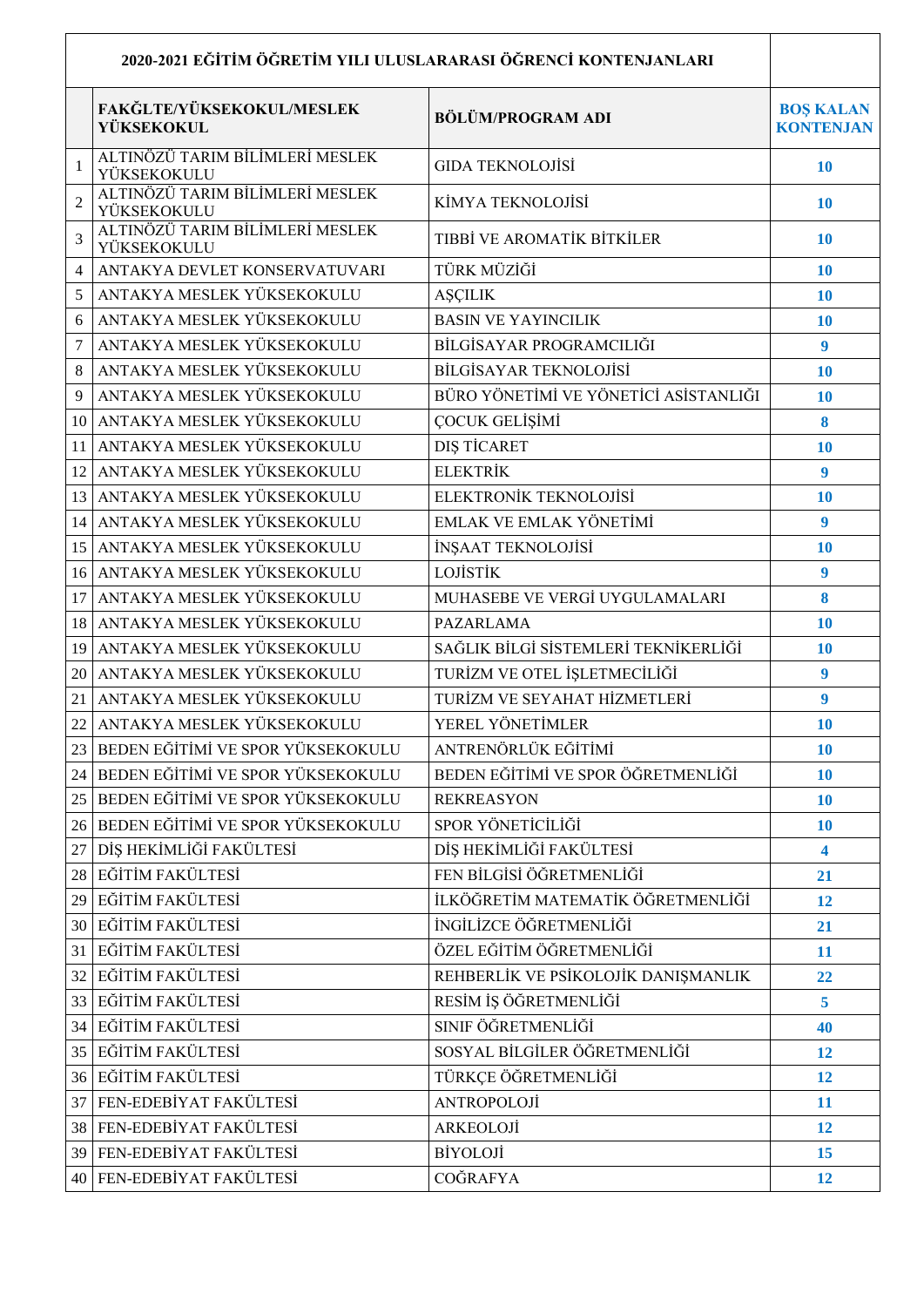|    | 41   FEN-EDEBİYAT FAKÜLTESİ                    | İNGİLİZ DİLİ VE EDEBİYATI (İNGİLİZCE) | <b>10</b>        |
|----|------------------------------------------------|---------------------------------------|------------------|
| 42 | FEN-EDEBİYAT FAKÜLTESİ                         | <b>KİMYA</b>                          | 13               |
|    | 43 FEN-EDEBİYAT FAKÜLTESİ                      | <b>MATEMATİK</b>                      | 21               |
| 44 | FEN-EDEBİYAT FAKÜLTESİ                         | <b>SANAT TARİHİ</b>                   | 12               |
| 45 | FEN-EDEBİYAT FAKÜLTESİ                         | <b>TARİH</b>                          | 12               |
|    | 46 FEN-EDEBİYAT FAKÜLTESİ                      | TÜRK DİLİ VE EDEBİYATI                | 12               |
| 47 | GÜZEL SANATLAR FAKÜLTESİ                       | <b>GRAFİK</b>                         | 5                |
| 48 | GÜZEL SANATLAR FAKÜLTESİ                       | <b>RESİM</b>                          | 5                |
| 49 | HASSA MESLEK YÜKSEKOKULU                       | BİLGİSAYAR PROGRAMCILIĞI              | 5                |
| 50 | HASSA MESLEK YÜKSEKOKULU                       | BİYOMEDİKAL CİHAZ TEKNOLOJİSİ         | 5                |
| 51 | HATAY SAĞLIK HİZMETLERİ MESLEK<br>YÜKSEKOKULU  | <b>ANESTEZİ</b>                       | 19               |
| 52 | HATAY SAĞLIK HİZMETLERİ MESLEK<br>YÜKSEKOKULU  | <b>İLK VE ACİL YARDIM</b>             | 18               |
| 53 | HATAY SAĞLIK HİZMETLERİ MESLEK<br>YÜKSEKOKULU  | TIBBİ DOKÜMANTASYON VE SEKRETERLİK    | 18               |
| 54 | HATAY SAĞLIK HİZMETLERİ MESLEK<br>YÜKSEKOKULU  | TIBBİ GÖRÜNTÜLEME TEKNİKLERİ          | 19               |
| 55 | HATAY SAĞLIK HİZMETLERİ MESLEK<br>YÜKSEKOKULU  | TIBBİ LABORATUVAR TEKNİKLERİ          | 18               |
| 56 | HATAY SAĞLIK HİZMETLERİ MESLEK<br>YÜKSEKOKULU  | YAŞLI BAKIMI                          | <b>20</b>        |
| 57 | İKTİSADİ VE İDARİ BİLİMLER FAKÜLTESİ           | <b>İKTİSAT</b>                        | 19               |
| 58 | İKTİSADİ VE İDARİ BİLİMLER FAKÜLTESİ           | <b>İŞLETME</b>                        | 15               |
| 59 | İKTİSADİ VE İDARİ BİLİMLER FAKÜLTESİ           | <b>MALİYE</b>                         | 17               |
| 60 | İKTİSADİ VE İDARİ BİLİMLER FAKÜLTESİ           | SİYASET BİLİMİ VE KAMU YÖNETİMİ       | 16               |
| 61 | İLAHİYAT FAKÜLTESİ                             | <b>İLAHİYAT</b>                       | 20               |
| 62 | İLETİŞİM FAKÜLTESİ                             | RADYO, TELEVİZYON VE SİNEMA           | 16               |
| 63 | KIRIKHAN MESLEK YÜKSEKOKULU                    | BİLGİ GÜVENLİĞİ TEKNOLOJİSİ           | $\overline{2}$   |
| 64 | KIRIKHAN MESLEK YÜKSEKOKULU                    | BİLGİSAYAR TEKNOLOJİSİ                | 5 <sup>5</sup>   |
| 65 | KIRIKHAN MESLEK YÜKSEKOKULU                    | BÜRO YÖNETİMİ VE YÖNETİCİ ASİSTANLIĞI | 6                |
| 66 | KIRIKHAN MESLEK YÜKSEKOKULU                    | DIS TİCARET                           | 6                |
| 67 | KIRIKHAN MESLEK YÜKSEKOKULU                    | İŞ SAĞLIĞI VE GÜVENLİĞİ               | 8                |
| 68 | KIRIKHAN MESLEK YÜKSEKOKULU                    | MUHASEBE VE VERGİ UYGULAMALARI        | 5                |
| 69 | KIRIKHAN MESLEK YÜKSEKOKULU                    | YEREL YÖNETİMLER                      | 6                |
| 70 | MİMARLIK FAKÜLTESİ                             | <b>MİMARLIK</b>                       | 12               |
| 71 | MİMARLIK FAKÜLTESİ                             | PEYZAJ MİMARLIĞI                      | 12               |
| 72 | REYHANLI SOSYAL BİLİMLER MESLEK<br>YÜKSEKOKULU | <b>BANKACILIK VE SİGORTACILIK</b>     | 8                |
| 73 | REYHANLI SOSYAL BİLİMLER MESLEK<br>YÜKSEKOKULU | DIŞ TİCARET                           | <b>10</b>        |
| 74 | REYHANLI SOSYAL BİLİMLER MESLEK<br>YÜKSEKOKULU | LOJİSTİK                              | $\boldsymbol{9}$ |
| 75 | REYHANLI SOSYAL BİLİMLER MESLEK<br>YÜKSEKOKULU | MUHASEBE VE VERGİ UYGULAMALARI        | $\boldsymbol{9}$ |
| 76 | REYHANLI SOSYAL BİLİMLER MESLEK<br>YÜKSEKOKULU | <b>SOSYAL HİZMETLER</b>               | 19               |
| 77 | SAĞLIK BİLİMLERİ FAKÜLTESİ                     | ACİL YARDIM VE AFET YÖNETİMİ          | 21               |
| 78 | SAĞLIK BİLİMLERİ FAKÜLTESİ                     | FİZYOTERAPİ VE REHABİLİTASYON         | 17               |
| 79 | SAĞLIK BİLİMLERİ FAKÜLTESİ                     | HEMŞİRELİK                            | 18               |
| 80 | SAMANDAĞ MESLEK YÜKSEKOKULU                    | <b>BİTKİ KORUMA</b>                   | 9                |
|    | 81 SAMANDAĞ MESLEK YÜKSEKOKULU                 | LABORANT VE VETERİNER SAĞLIK          | <b>10</b>        |